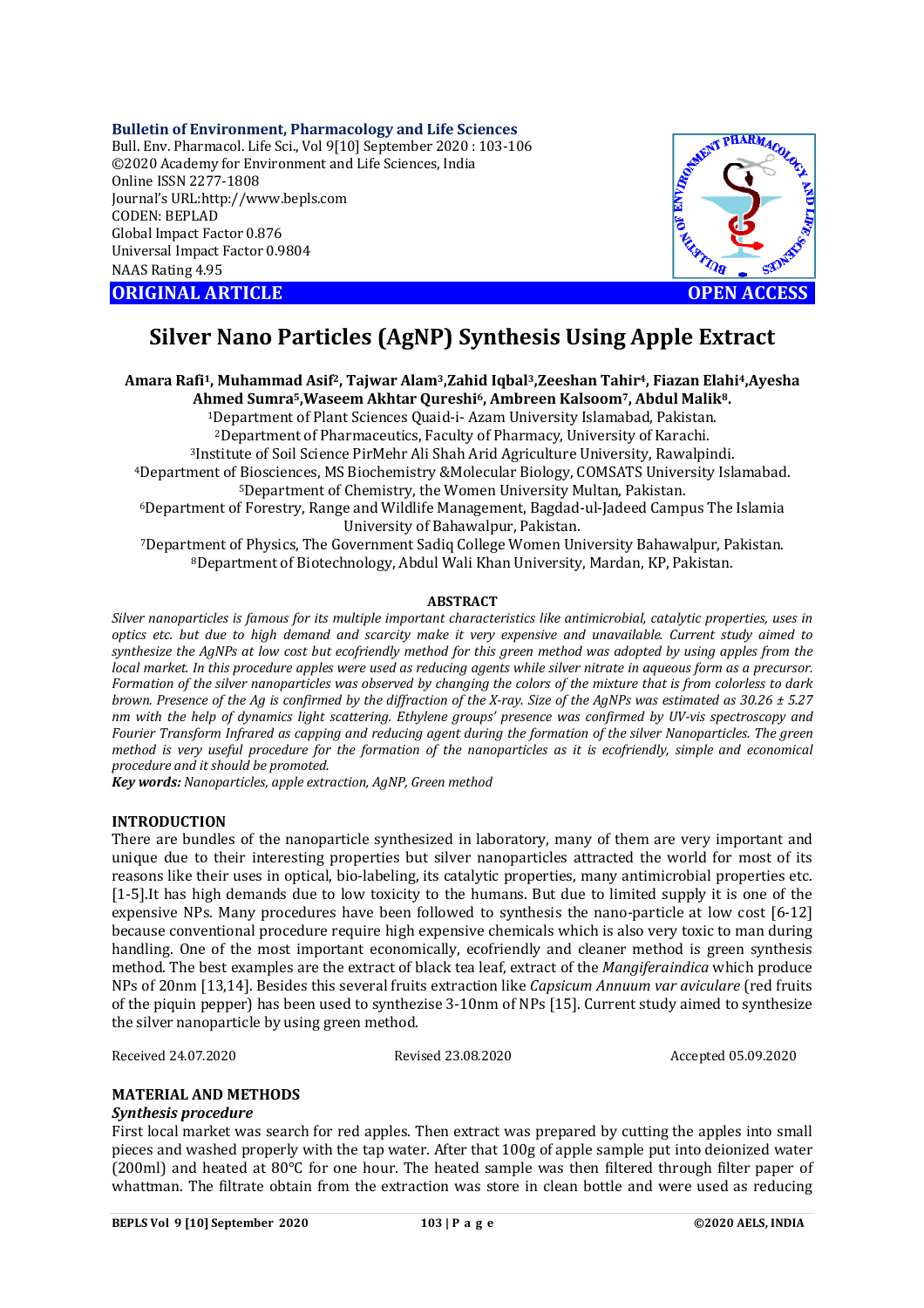### **Rafi** *et al*

agents. For the synthesis of the AgNPs a mixture was made by mixing 180mL of the apple extract with 0.1 aqueous AgNO<sub>3</sub> solution. The mixture was then stirred and heat with different duration for 80°C. *Characterization*

Different instruments was used to characterize the synthesized NPs. First at time of the heating, color changes were monitored and observed by using UV-vis spectroscopy at different time interval that is after every 5 minutes (5, 10, 15, …60 minutes). And the wavelength of region 200-700nm were recorded by using UV-2450 Shimadzu UV spectrophotometer. Morphology was observed by using FESEM (HITACHI SU-6600 model). Next the residue was washed several times with the deionized water. After that powdered was hot air dried for 24hour at 100°C. Final crystalline structure was analyzed by using Bruker model D8 advanced powder X-ray diffract meter. The specific functional groups were analyzed and identified by PerkinElmer Fourier Transform Infrared (FTIR) Spectroscope. Furthermore zeta potential measurement and particle size was study by using a Malvern Zetasizer Nanoseries Nano ZS (Malvern Instruments, Herrenberg, Germany) and scattering (DLS) instrument (Zetasizer Nanoseries, Malvern Instruments Ltd., Malvern, Worcestershire, UK) respectively.

# **RESULTS AND DISCUSSION**

Current study was aimed to synthesis the AgNPs by green method which is one of the most important ecofriendly and economical method. For this purpose, red fresh apple from the local grocery market were purchased. And we were successfully able to synthesis the AgNPs. The colorless mixture gradually changes to dark-brownish suspension this gradual changes is exactly accordance to some previous publications [16–19]. The crystalline structure obtained by the XRD spectrum is shown in the figure 1a. The peak values we obtained at 38.16°, 44.36°, 64.58°, 77.48° and 81.61°. Whichcorrelate to 112, 201, 221, 312 & 223 planes of lattice of the Nanoparticles crystals. Figure 1c shows the morphology of the AgNPs produced during green method. Some previous studies, reports an unassigned peak, incomplete peaks, weak peaks or oxides of Ag [19, 17,15,20].



Figure 1: a) Spectrum XRD b) Zeta Potential c) morphology of the AgNPs d) Size of the nanoparticles

Average size of the particle was 30.26±5.27 (figure 1d), shape of the nanoparticle was spherical and exhibit aggregation. Size achieved in current study is similar to some previous studies [21,22]. Silver Nanoparticle synthesized in current studies has strong agglomeration with zeta potential value of 5.69  $\pm$ 3.29mV (figure 1b) [23]. Synthesis of the AgNPs was thoroughly monitored by using UV-vis spectra at 5 min interval times Besides this absorption peak in range 420-450 in UV-vis test confirmed the synthesis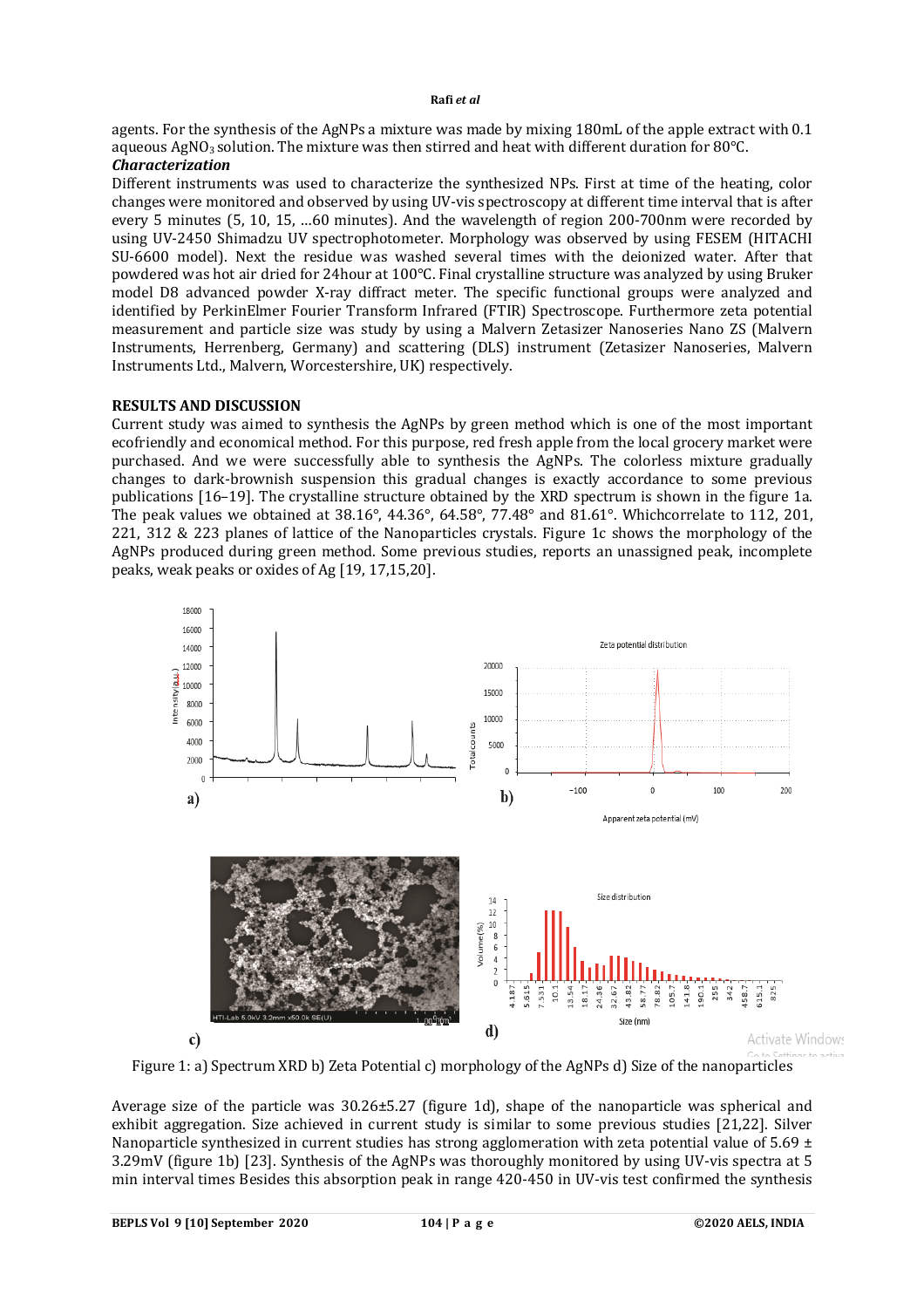### **Rafi** *et al*

of the silver nanoparticles. Figure 2 shows the different time intervals studied under UV-vis test. High intensity during formation of the AgNPs may be due to several reasons like organic elements may encapsulate the AgNPs which originate from the extraction of the apple, very fine nature, homogenisty,[24,25,26]. Further the presence of the organic elements which encapsulate the nanoparticle was analyzed by using FTIR. And spectra were used to observe the functional group associated with the AgNPs, which reduce the AgNPs.



Figure 2: UV-vis spectra shows different interval of time for observation

Besides this bands with low intensity 2364.90 cm<sup>-1</sup> and 2342.39cm<sup>-1</sup>revealed the presence of the ethylene group bound to the AgNPs. Other studies also report presence of the organic compounds with the nanoparticles [14,27,22]

# **CONCLUSION**

AgNPs were successfully synthesized with average size of  $30.26 \pm 5.27$  m, strong agglomeration (zeta potential 5.69  $\pm$  3.29) and precipitation by using green method. Sharp peaks in XRD confirmed the crystalline nature of the nanoparticles. Further ethylene group extracted from apple can be a good reducing agent. Green method is one of the best ecofriendly, simple and economical method and can be used to synthesize nanoparticles. This method should be promoted.

# **REFERENCES**

- 1. A. Sivanesan, H. K. Ly, J. Kozuch et al.,(2011). "Functionalized Ag nanoparticles with tunable optical properties for selective protein analysis," *Chemical Communications*, vol. 47, no. 12, pp. 3553–3555.
- 2. K. Liu, S. Qu, X. Zhang, F. Tan, and Z. Wang, (2013). "Improved photovoltaic performance of silicon nanowire/organic hybrid solar cells by incorporating silver nanoparticles," *Nanoscale Research Letters*, vol. 8, no. 1, pp. 1–6.
- 3. H. Zhu, M. Du,M. Zhang et al., (2013). "Facile fabrication of AgNPs/(PVA/PEI) nanofibers: high electrochemical efficiency and durability for biosensors," *Biosensors and Bioelectronics*, vol. 49, pp. 210–215, 2013.
- 4. P. Zhang, C. Shao, Z. Zhang et al.,(2011). "In situ assembly of well dispersed Ag nanoparticles (AgNPs) on electrospun carbon nanofibers (CNFs) for catalytic reduction of 4-nitrophenol," *Nanoscale*, vol. 3, no. 8, pp. 3357– 3363.
- 5. W. A. Ismail, Z. A. Ali, and R. Puteh, (2013)."Transparent nano crystallite silver for antibacterial coating," *Journal of Nanomaterials*, vol. 2013, Article ID 901452, 6 pages.
- 6. M. Rai, A. Yadav, and A. Gade, (2009)."Silver nanoparticles as a new generation of antimicrobials," *Biotechnology Advances*, vol. 27, no. 1, pp. 76–83.
- 7. K. K. Caswell, C. M. Bender, and C. J. Murphy, (2003). "Seedless, surfactantless wet chemical synthesis of silver nanowires," *Nano Letters*, vol. 3, no. 5, pp. 667–669.
- 8. Y.Yin, Z.-Y. Li, Z. Zhong, B. Gates,Y.Xia, and S.Venkateswaran,(2002). "Synthesis and characterization of stable aqueous dispersions of silver nanoparticles through the Tollens process," *Journal of Materials Chemistry*, vol. 12, no. 3, pp. 522–527.
- *9.* P. K. Khanna, N. Singh, S. Charan, V. V. V. S. Subbarao, R. Gokhale, andU. P.Mulik,(2005). "Synthesis and characterization fAg/ PVA nanocomposite by chemical reduction method," *Materials Chemistry and Physics*, vol. 93, no. 1, pp. 117–121.